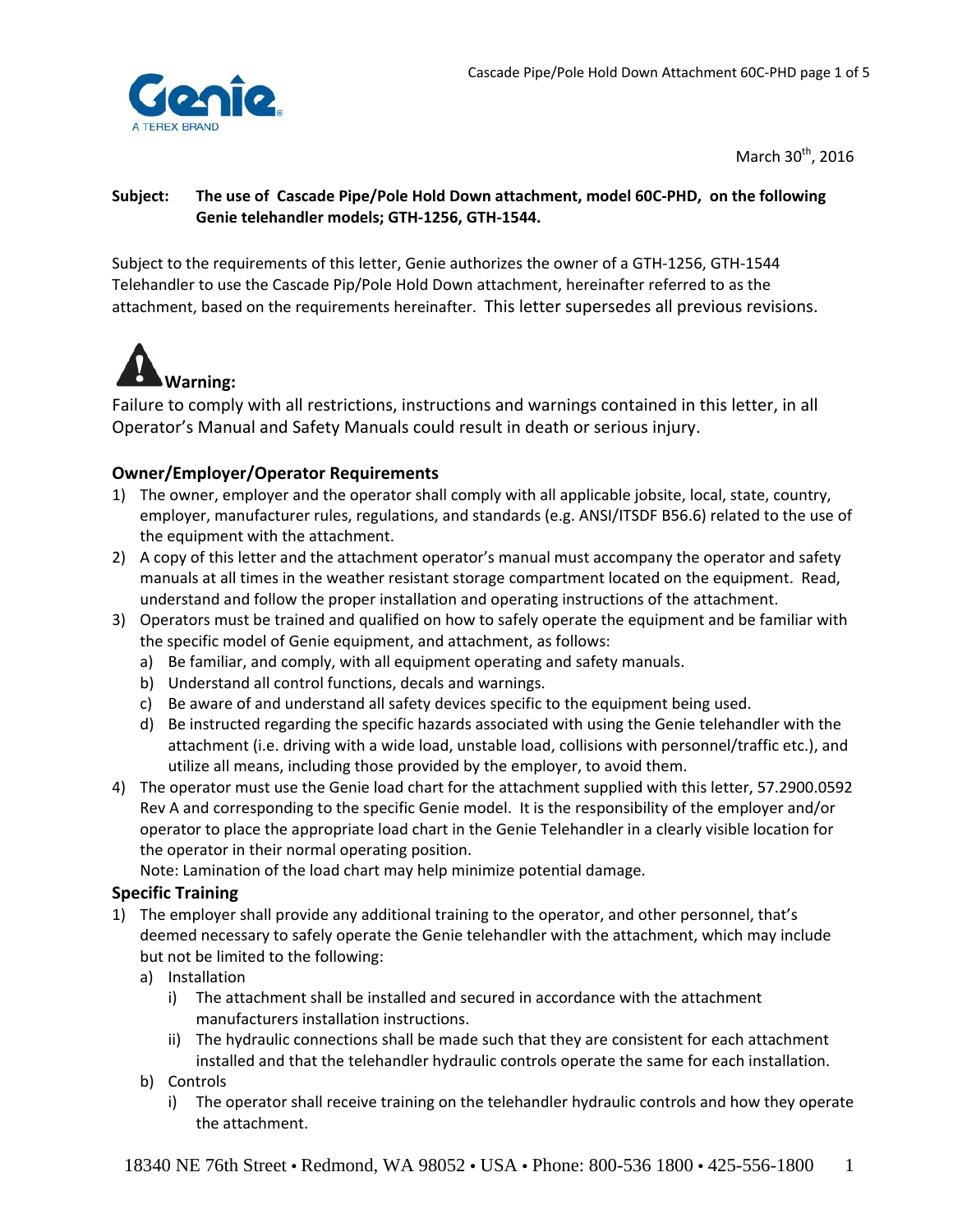

- c) Visibility
	- i) When visibility is or could be obstructed, the operator shall use alternative/additional means to safely transport the load. Use of additional personnel to direct the operator in his movements as well as surrounding ground traffic.
- d) Travel
	- i) A competent person shall supervise the operation, and determine if it is necessary to reduce rated capacity, and make a determination regarding load position, boom location, ground support, travel route, overhead obstructions, and speed of movement necessary to ensure safety.
	- ii) Speed shall be limited by any conditions that could cause any unexpected movement of the load, or jeopardize the safe transport of the load.
	- iii) The telehandler boom shall be retracted and lowered as much as possible.
	- iv) Only travel on firm and level surfaces.
	- v) Start, travel, turn and stop slowly to prevent the load from becoming unstable.
	- vi) Be aware of the increased turning radii, due to the wider load, and avoid any potential collisions.

#### **Use Requirements/Considerations**

- 1) This approval only applies for the primary intended purpose and use of the Genie telehandler, as defined by ANSI/ITSDF B56.6 and CSA B335.
- 2) The combined load center shall be located approximately on the center line of the telehandler boom.
- 3) The maximum load capacities referenced on the Genie load chart, in this letter, shall not be exceeded.
- 4) Do not exceed loads greater than 60 feet in length.
- 5) Always stabilize the load, e.g. clamp the load with the attachment arms, prior to lifting, lowering or traveling with the load.
- 6) Cascade Corporation is responsible for adhering to all applicable best practices, standards, and regulations related to:
	- a) Design,
	- b) Fabrication,
	- c) Workmanship,
	- d) Structural integrity,
	- e) Fit and function,
	- f) Overall quality,
	- g) Any operating and safety instructions specific to the attachment,
	- h) Clearly marking the attachment in accordance with the applicable standards and regulations (i.e. ANSI/ITSDF B56.6, CSA B335 etc.)

In consideration for Genie's authorization herein, the equipment owner hereby agrees to indemnify and hold harmless Genie Industries Inc. and its parent and affiliated companies against any and all liability, claims, suits, losses, costs and legal fees caused by, arising out of, or resulting from the approved modification/application of the Genie equipment; any negligent act in the operation of the equipment by the owner, user and/or operator; the failure to comply with the criteria set forth in this letter related to the modification/application; the design, manufacture and installation of any modification; the safety rules and operating instructions in the Operator's Manual; the design and placement of any safety decals; the operation of the equipment by the owner, user and/or operator; and any negligent act or omission related to the equipment, its use or its modification.

#### **BY PROCEEDING WITH THE MODIFICATION/APPLICATION AUTHORIZED HEREIN, YOU AGREE TO THE CONTENTS OF THIS LETTER AND ITS CONDITIONS. IF YOU DO NOT AGREE, DO NOT PROCEED WITH THE PROPOSED MODIFICATION/APPLICATION.**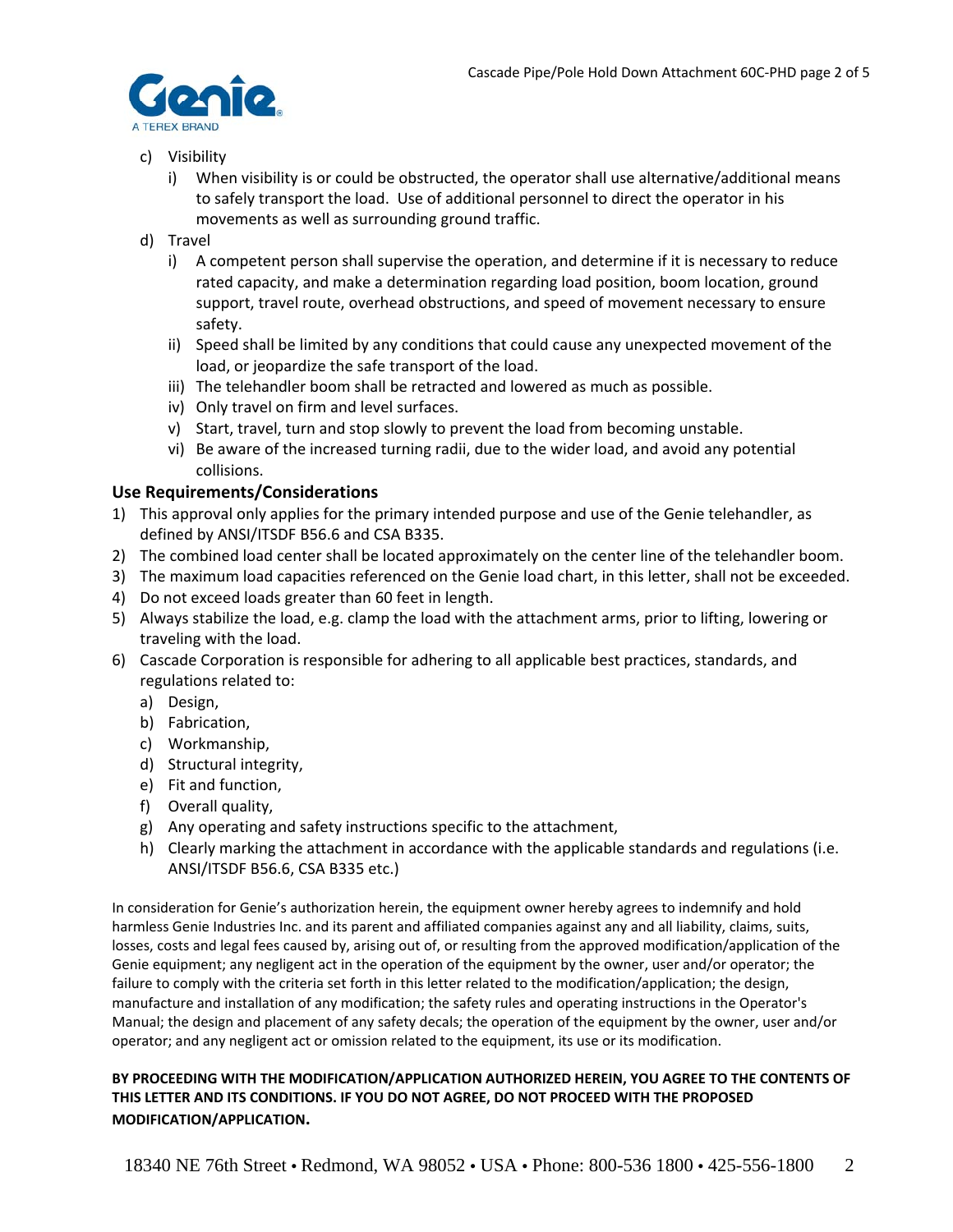

# **GTH-1256 Load Chart (Stabilizers Up) for Cascade Pipe/Pole Hold Down Attachment Model 60C-PHD-65437**



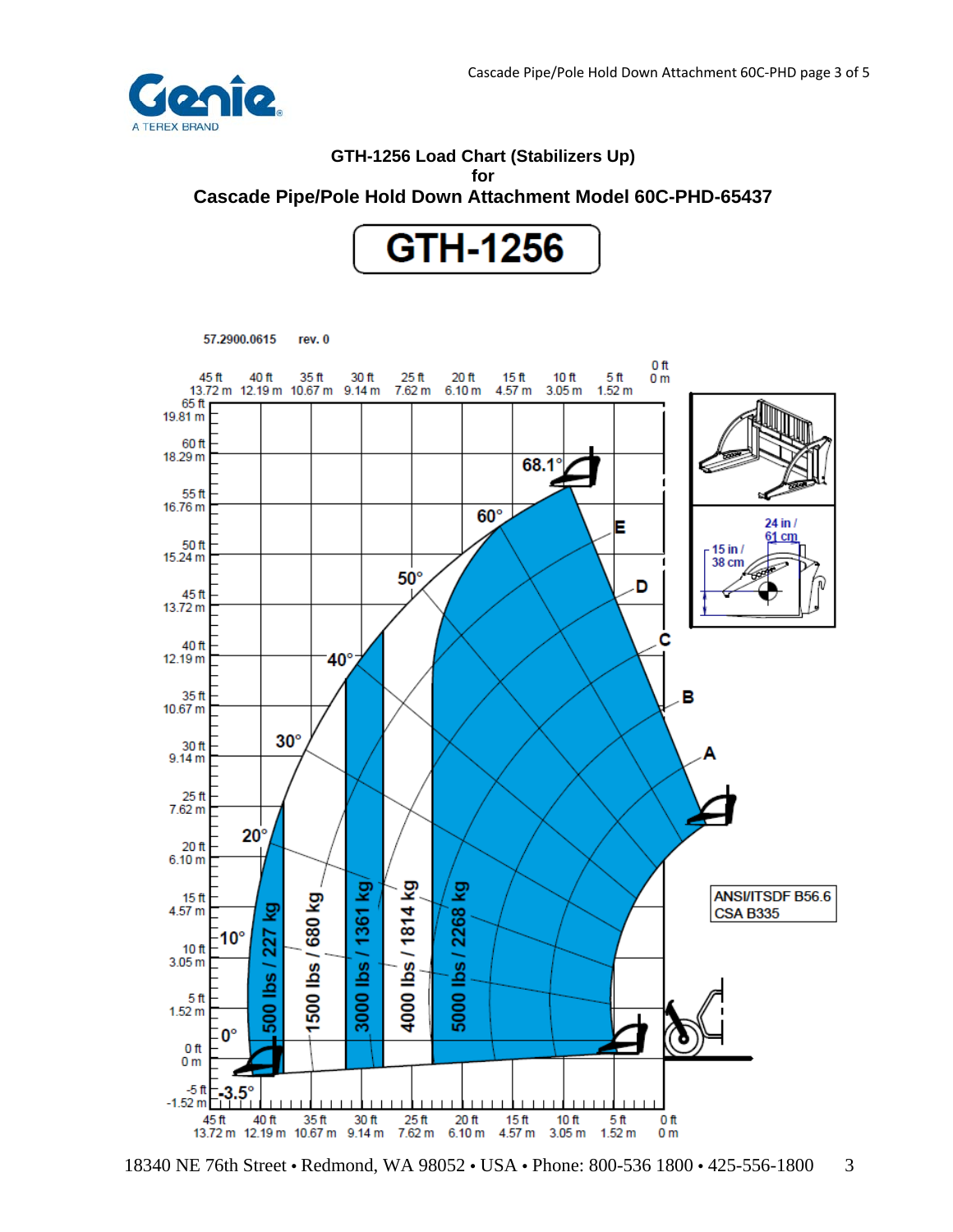

# **GTH-1544 Load Chart (Stabilizers Down) for Cascade Pipe/Pole Hold Down Attachment Model 60C-PHD-65437**